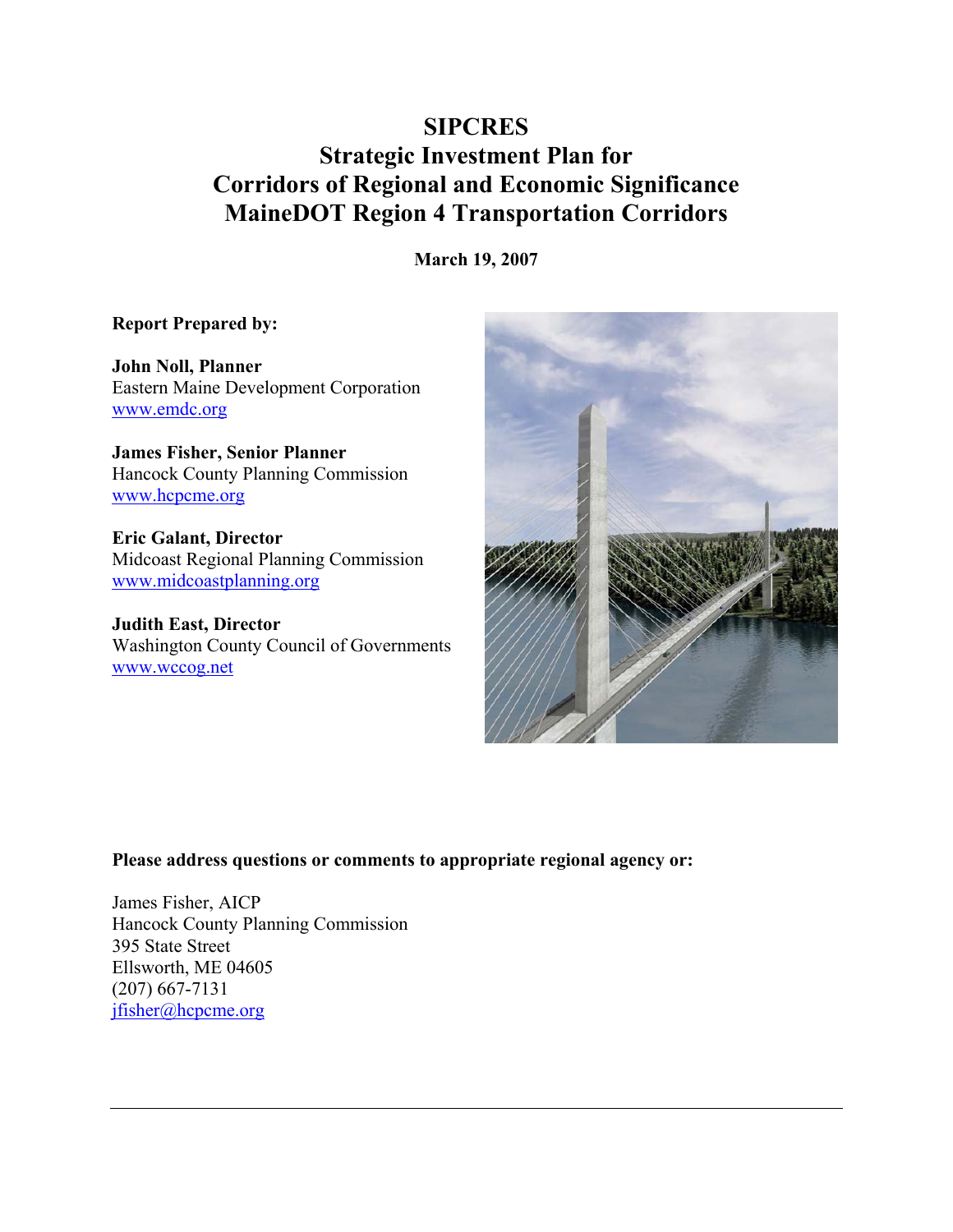# **Contents**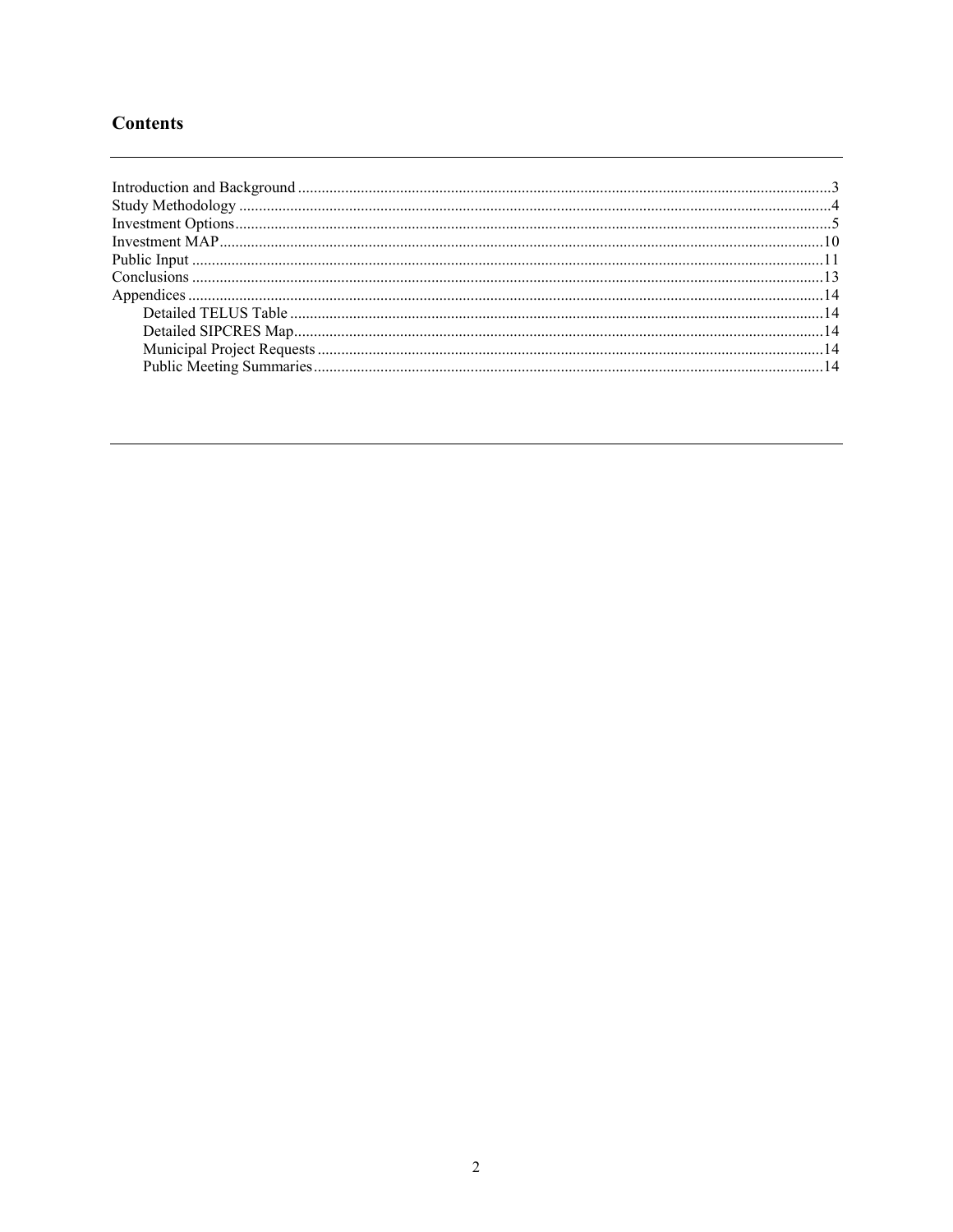## Introduction and Background

As part of the Maine Department of Transportation's long range planning process, regional councils have been asked to recommend long range proposed transportation investments for Maine DOT consideration. We have done this through the use of our Regional Needs Assessment, adopted regional and municipal comprehensive plans, and through economic development, municipal and public outreach. The recommendations generated are long term investments that have been prioritized by multiple parameters under the general headings of economic vitality; safety and security; community and environmental preservation and enhancements; and transportation system sustainability. Currently-funded, deferred, and smallerscale investments, for example, ongoing and needed road maintenance, are already part of Maine DOT's project planning and investment process.

The pages that follow summarize the goals, methods and findings of the SIPCRES program including a list of the recommendations and summaries of the Region Four Corridors as described in the Regional Needs Assessment. The preceding document, the Regional Needs Assessment, describes transportation corridors and transportation, land use and economic objectives. This report is available at: www.midcoastplanning.org and www.hcpcme.org/transportation/needs.

The primary participating agencies in this program are:

- Maine Department of Transportation
- Eastern Maine Development Corporation
- Hancock County Planning Commission
- Midcoast Regional Planning Commission
- Washington County Council of Governments

Several supporting organizations have contributed to the definition of the priority corridors and identification of investments, including the Comprehensive Economic Development Study (CEDS) Committee, local and county governments, area businesses and private voluntary organizations.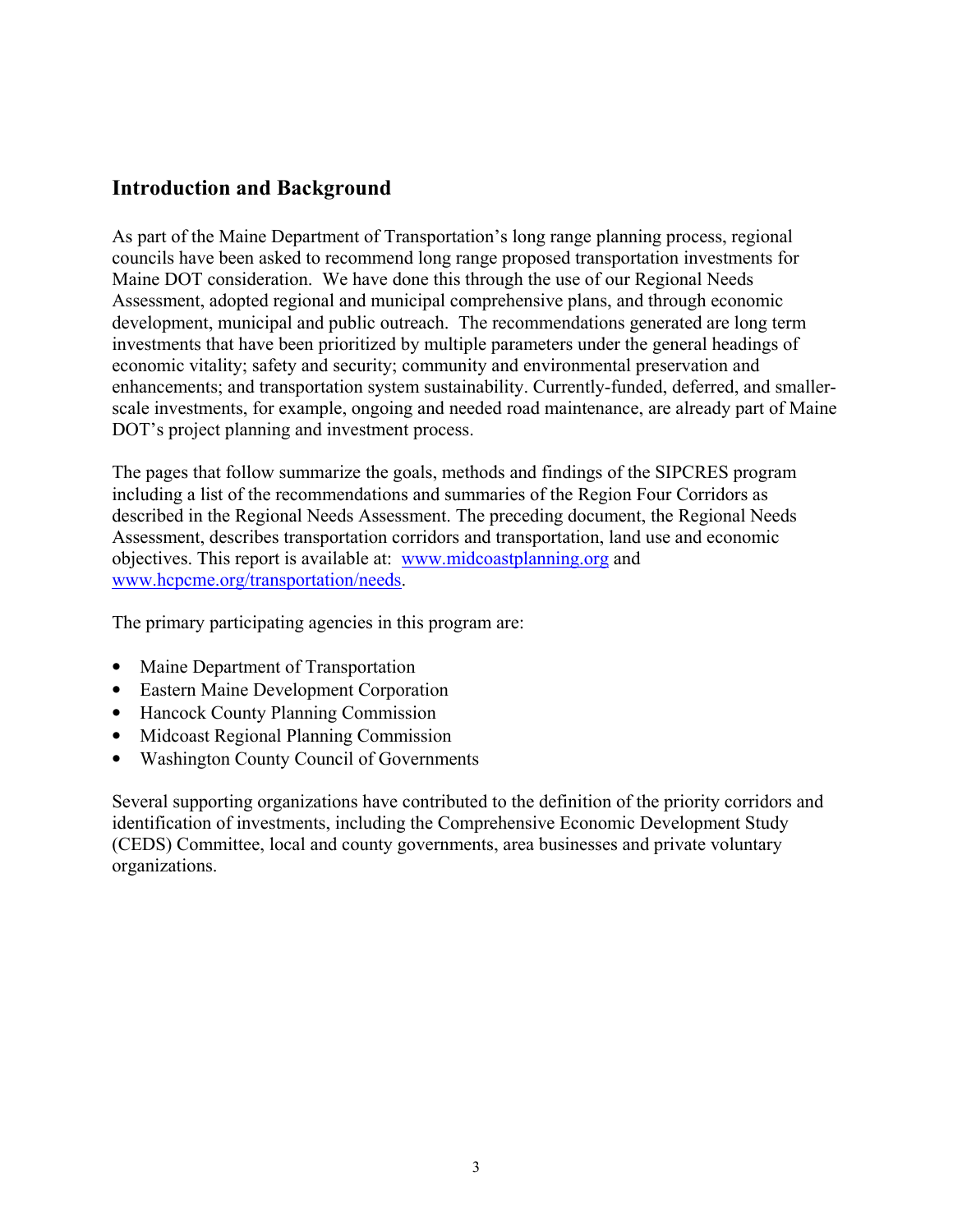# Study Methodology

The SIPCRES process is a refinement of the prior corridor-base Region Transportation Assessment or RTA. The RTA for Region 4, Eastern Maine is available online at: www.hcpcme.org/transportation/needs. The goal of the RTA was to identify land use, transportation and economic needs along Maine's most significant corridors dominated by the arterial highway system, but also including rail, water, air and trail connections. The SIPCRES seeks to implement the RTA though identifying feasible short-term as well as more challenging, long-term investments.

The investment identification process relied upon several sources of information:

- Findings from the RTA, including surveys, public meetings and technical analyses
- Municipal project requests submitted to MaineDOT in February, 2006
- Public input through a series of outreach meetings held in 2006 and summarized below
- Integration of numerous transportation project analyses

The list of potential investments was then scored by program staff using a consensus decision making process along a list of criteria provided by MaineDOT . The criteria are a modified Transportation, Economic and Land Use System (TELUS) scoring sheet. The criteria fall into four broad categories:

- Economic Development
- Quality of Life
- Safety
- Asset Preservation

Scores were assigned to each indicator as follows:

### Scoring:

- -3 Major Negative Impact
- -2 Moderate Negative Impact
- -1 Minor Negative Impact
- 0 No Impact or Not Applicable
- 1 Minor Positive Impact
- 2 Moderate Positive Impact
- 3 Major Positive Impact

Total scores were calculated for each of the broad categories. Because some categories had more individual indicators than others, a mathematical weighting procedure was employed to normalize the scores among the categories giving each category equal weight. The weighted totals for each category thus ranged from a possible  $-25$  points to  $+25$  points. The weighted scores were then added across the categories for a composite score with a theoretical range from -100 to +100 points. A summary sheet was prepared that shows the weighted scores for each investment.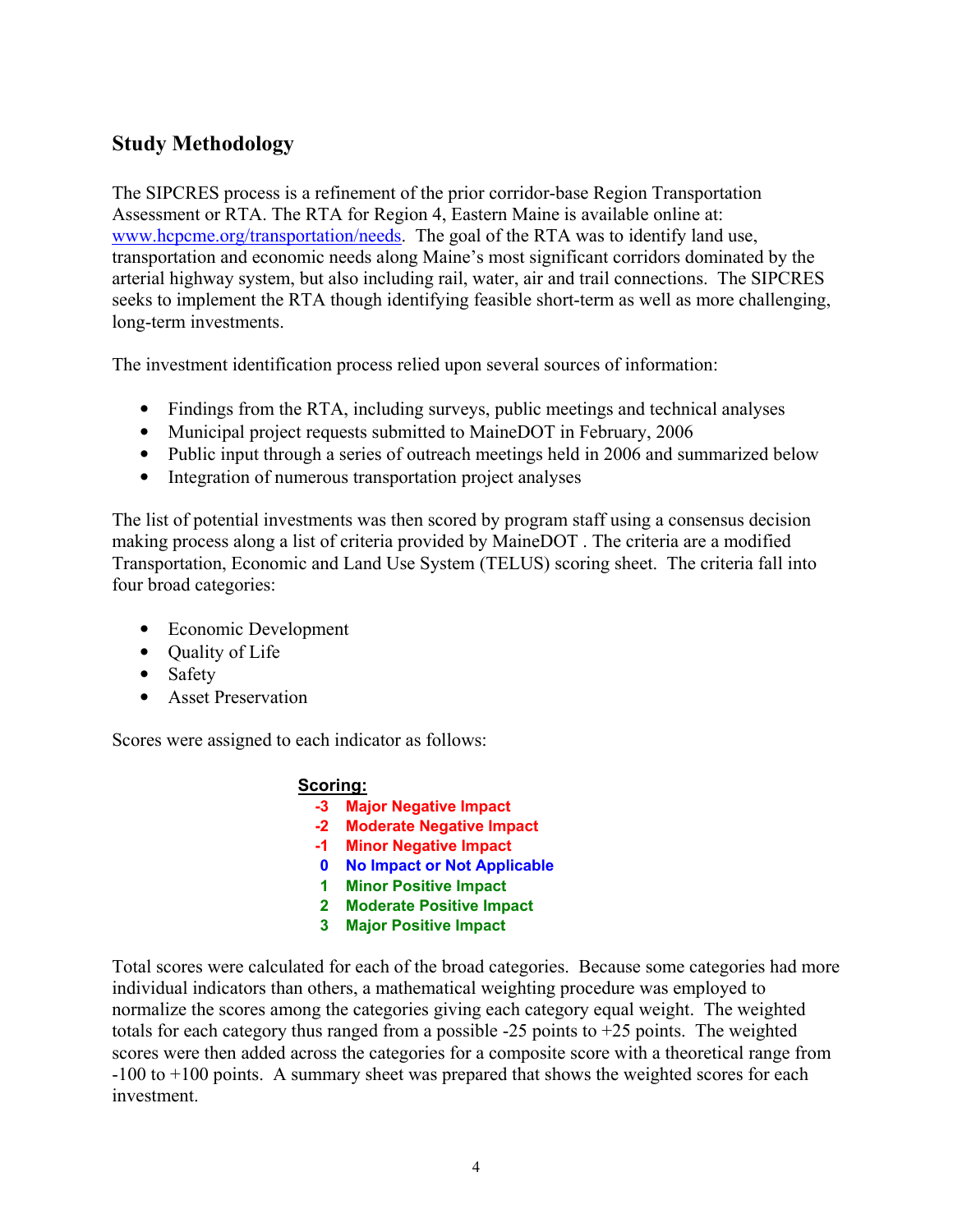# Investment Options

The following list of investment options was created following the methodology described earlier and was modified during the course of the analysis as directed by public input and technical analyses.

## Midcoast US Route 1 Corridor

- 1. Rockland Branch Railroad upgrades and improvements (rail line, fencing, grade crossing gates, signs and signals) in Rockland, Thomaston and Warren
- 2. Maine DOT Gateway 1 Strategic Corridor Preservation Planning Study (ongoing study with public and municipal participation, and funding of recommendations that are mutually agreed upon by municipalities, federal officials and Maine DOT)
- 3. Knox County Airport Runway/Taxiway upgrades for safety and sufficient capacity with consideration of local and regional environmental constraints
- 4. Belfast Route 1 intersection improvements for safety, mobility and capacity at Congress Street, Route 52 and Route 141 intersections
- 5. Route 52 upgrade in Camden, Lincolnville, Northport and Belfast to improve safety (current posted speed is difficult to drive given poor road surface conditions) and to alleviate congestion on Route 1, while respecting Lincolnville Center's historic character
- 6. Route 1 Road Safety Audit with a focus on high crash locations in Thomaston and Rockland
- 7. Rockland Maine State Ferry Terminal Parking Lot expansion/structure feasibility planning

## Midcoast State Route 3 Corridor

- 1. *Route 3 intersection improvements* for safety, mobility and capacity at Route 220, Route 131N and Route 131S intersections
- 2. *Route 3 access management study* to maintain mobility/posted speeds, north-south crossings, and development opportunities

## Midcoast State Route 17 Corridor

- 1. *Route 17 intersection improvements* for safety, mobility and capacity at Route 220, Route 131N and Route 131S intersections
- 2. *Route 17 access management study* to maintain mobility/posted speeds, north-south crossings, and development opportunities
- 3. Route 17 Road Safety Audit with a focus on high crash locations

Penobscot River Corridor (Rte 15, Rte 1A, Brewer-Bucksport RR, Penobscot River)

1. East Coast Greenway: Study and construct an off-road bicycle and pedestrian trail along the Penobscot River from the City of Brewer's waterfront to the Town of Bucksport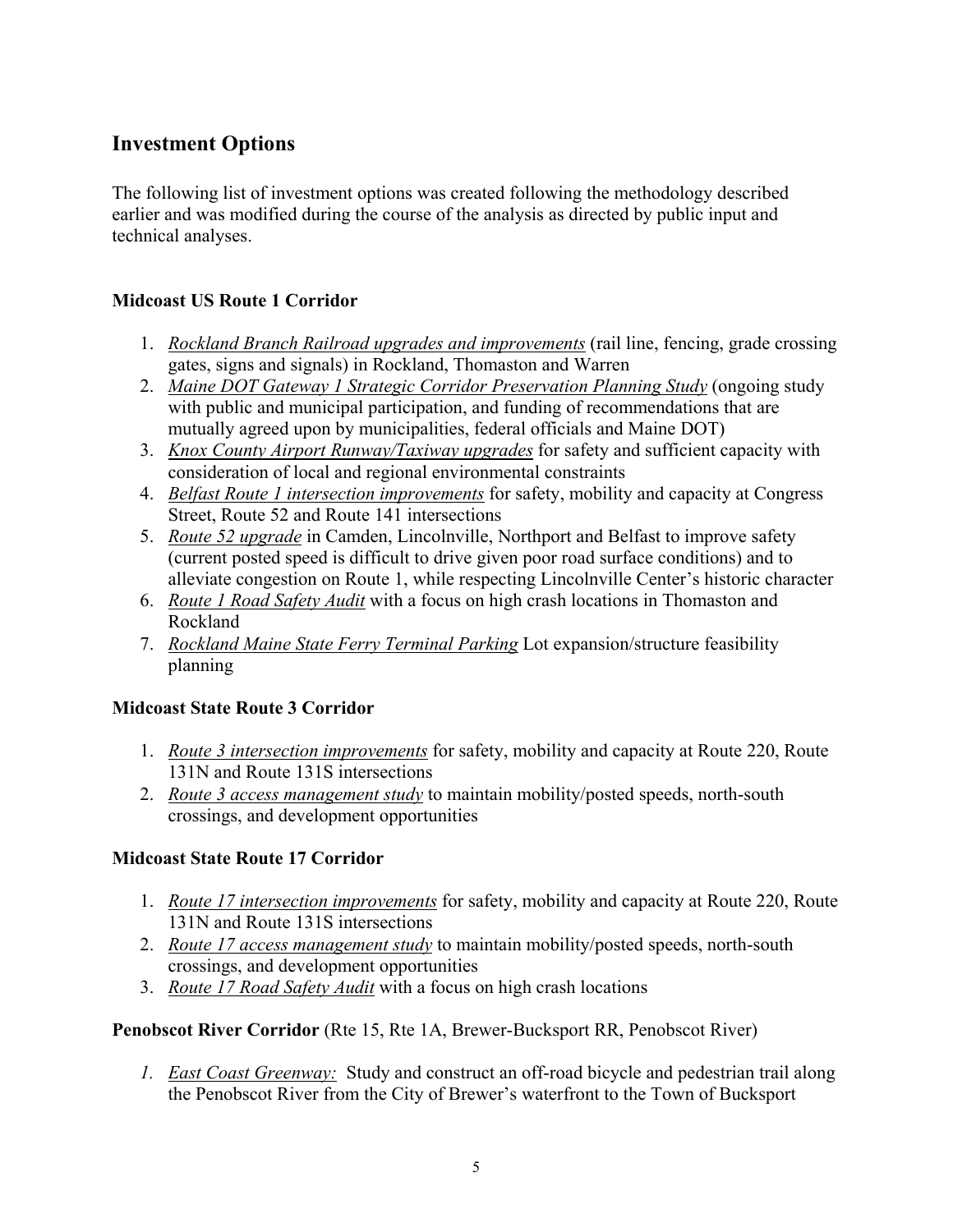waterfront. The majority of the river front land is landlocked by the Maine Central Railroad line. The East Coast Greenway organization supports the concept and, pending the results of a routing study by PVCOG and HCPC, may designate this trail as the principal route between Brewer and Ellsworth. The Towns of Brewer, Orrington, and Bucksport have also expressed their support for the concept.

- 2. Penobscot Narrows Transportation Plan: Implement transportation recommendations of the Penobscot Narrows Transportation Plan, including improved water access, transit services, trails and information program.
- 3. Improve Mobility and Safety on US Route 1A (Searsport to Bangor): This project will improve the efficiency and safety of the corridor. The corridor currently accommodates a mix of commuter vehicles and heavy truck traffic associated with the port at Mack Point in Searsport. Improvements may include implementing access management techniques and passing lanes to facilitate more efficient movement of goods between the port and northern and central Maine.
- 4. *Improve Mobility and Safety on Route 15 (Bucksport to Brewer)*: This project will improve the efficiency and safety of the corridor. This arterial corridor carries significant commuter and truck freight traffic serving the Bucksport Paper Mill, a major fuel shipping facility in Bucksport, the regional waste incinerator in Orrington (PERC), and a number of other manufacturing and service enterprises. Improvements may include implementing improved shoulders, access management techniques and passing lanes. These improvements are a high priority for area towns. Bucksport's role as a regional manufacturing and fuel transshipment center requires additional infrastructure investments to sustain economic growth. Improvements to Route 15 will compliment the new Penobscot Narrows Bridge and Observation Tower.

## Penobscot Valley Corridor (Route 95, Penobscot River)

1. Penobscot River Restoration and Trail Network: Develop bicycle and pedestrian trails along both sides of the Penobscot River from Orono to Howland. This trail system will connect with existing bike-pedestrian facilities in the BACTS area and would complement the Penobscot River Restoration's efforts to highlight the importance of the Penobscot River. PVCOG and BACTS identified this interregional project as a priority for the greater Bangor area.

## East West Corridor

- 1. I-95 Corridor Improvements: Improvements will include reconfiguration of the existing clover leaf interchange between I-95 and I-395. The current interchange configuration is insufficient to accommodate increasing traffic levels causing delays and vehicular accidents.
- 2. Increase Truck Weight Limits on I-95 and I-395 to 100,000 lbs.: This project would allow heavy truck traffic to legally travel Maine's interstate highway system in addition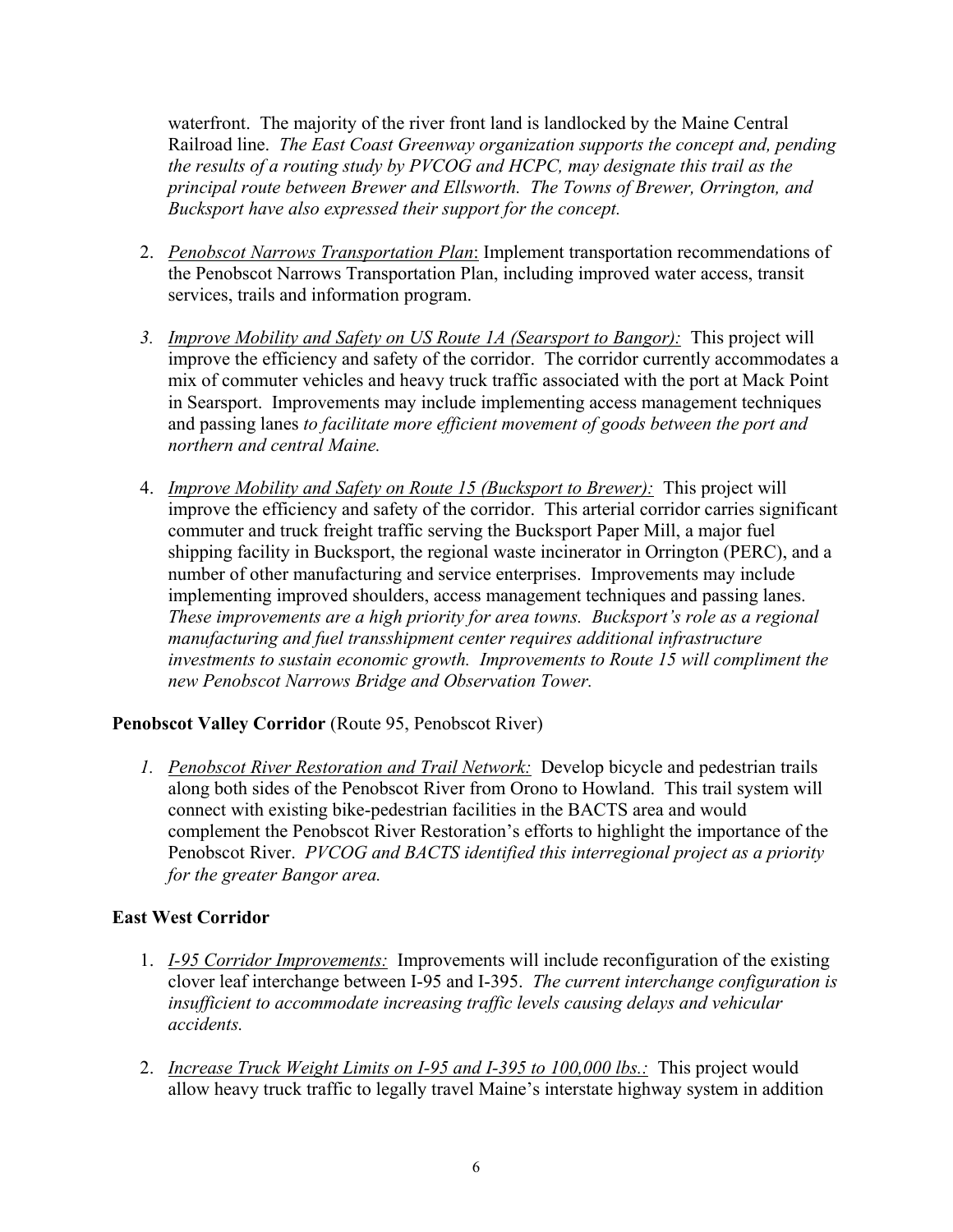to secondary roads. This policy project has been a long standing high priority issue at the local, regional, and state levels.

3. Bangor International Airport (BGR) Connector Road: The project will construct an access road between I-95 and BGR providing a more efficient link to the airport. This project will replace the current circuitous route between I-95 and the airport and is a component of BGR's Master Plan and was identified by BACTS as priority for the urban area.

## Sebasticook Valley Corridor

- 1. Improve Mobility and Safety on State Route 7/11/15/23 from Newport to Dover-Foxcroft and Greenville: This project will improve the efficiency and safety of the corridor. The corridor currently accommodates a mix of commuter vehicles, tourists, and heavy truck traffic. Improvements may include conducting a safety audit of the corridor and implementing access management techniques to preserve and enhance mobility and safety. This project will address safety and mobility concerns resulting from existing traffic levels and anticipated increases resulting from anticipated residential and commercial developed in northern Piscataquis and Penobscot Counties.
- 2. Tourism Infrastructure Improvements This project will improve tourism related transportation infrastructure in Piscataquis and northern Penobscot Counties such as directional, sight identification, and interpretive signage as recommended by the Piscataquis County Tourism Taskforce. Tourism has been identified as a priority strategy for economic development in Washington County. Transportation infrastructure are identified in the Fermata Study and Flanagan Report as important element for increasing tourism.

## Downeast Coastal Corridor (Route 1, Route 9, Connector Roads, Calais Branch)

- 1. Downeast Regional Airport: Construct new airport in greater Machias Region to serve regional passenger and freight needs. Re-use existing airport for mixed use development. Region identified by MDOT Office of Passenger Transportation Aviation System Plan as an area in need of a Level-One Facility (5,000 foot runway).
- 2. Eastport Regional Connector Road and Bridge: Reconstruct the former bridge connecting Eastport mainland, improve highway connections to Meddybemps and Route 9. Local and regional comprehensive Planning efforts of regional service centers (Eastport and Calais) identified need to increase Port of Eastport access to Route 9 and I-95 and to separate freight and tourism traffic on Route 1.
- 3. North South Connector Routes: Improve state highways connecting Route 1 with Route 9 including Route 46, Route 193, Route 192 and Route 191. These routes would safely move freight up to Route 9 and facilitate tourism connections with coastal Hancock and Washington County.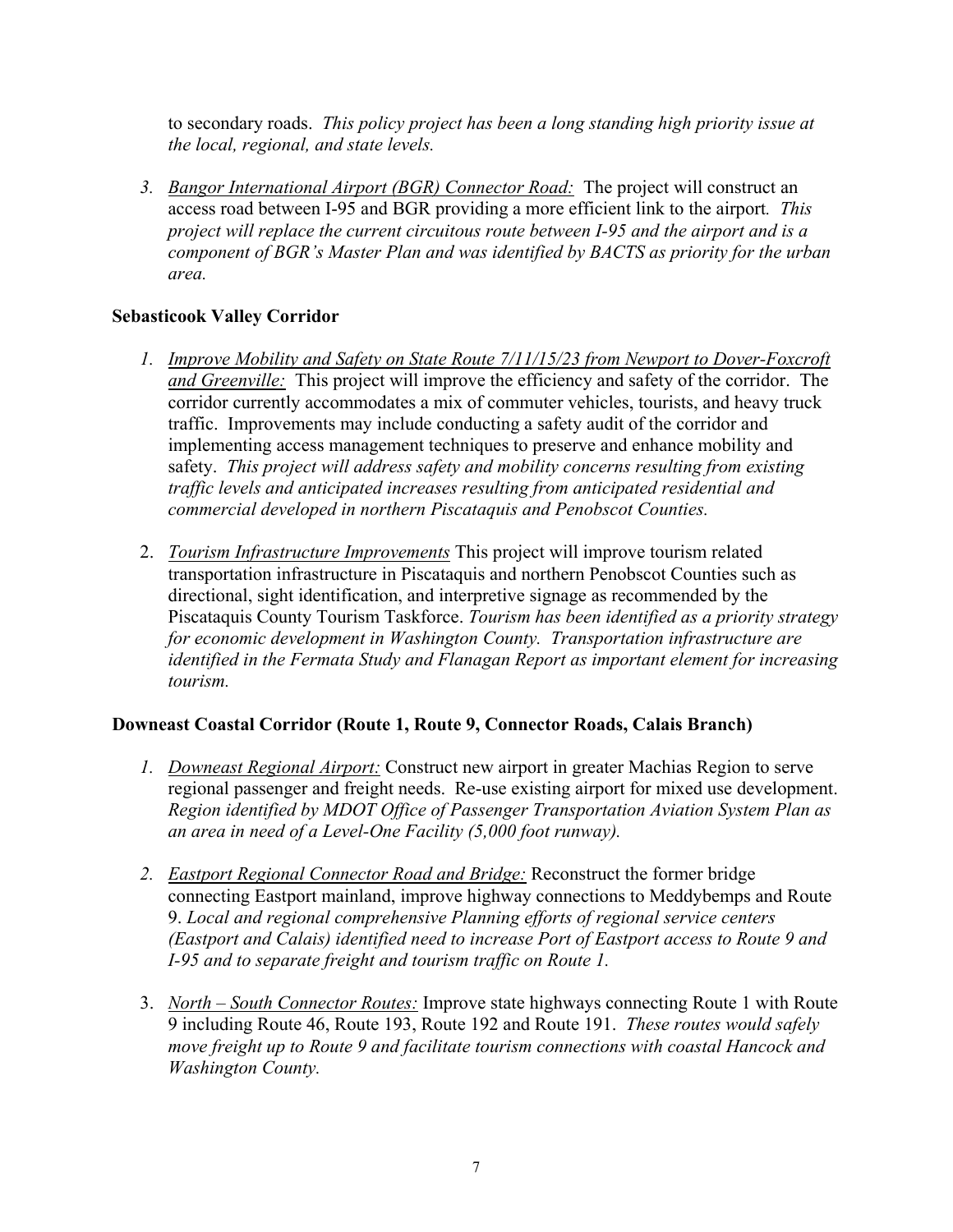- 4. Route 1 Mobility and Safety: Complete road improvements on coastal Route 1 between Bucksport and Eastport. Add passing lanes, turning lanes, paved shoulders and other improvements to facilitate traffic flow and safety. Extensive public and corridor committee input has stressed the need to facilitate mobility of commuters and freight while supporting an increasing tourism market.
- 5. Downeast Sunrise Trail: Convert rails to multi-use trails between Washington Junction in Hancock and Ayers Junction. Add visitor information, way-finding signage, parking facilities and other support infrastructure. Rail-banking concept will ensure corridor is available and upgraded for rail use if and when such use becomes economically feasible while creating a world class tourism amenity.
- 6. Tourism Infrastructure Program: Implement transportation to enhance visitation to Hancock and Washington Counties including scenic turn-outs, rest areas, way-finding signage and separation of visitor traffic from commuters and freight.. Coordinated effort of multiple state (Transportation, Tourism, Conservation) and regional (Downeast RC&D, WCCOG, SCEC) agencies to ensure that visitors attracted by abundant naturebased resources find an experience that is matched by equally high quality infrastructure.

## Acadia Express Corridor (Route 1A)

- 1. Improve Mobility and Safety of Route 1A/3 Corridor (Bangor to Bar Harbor): Complete road reconstruction in north Ellsworth to Ellsworth center. Increase transit services for commuters and visitors. Complete shoulder paving to permit safe use by bicycles of this corridor. Route 1A and Route 3 are mobility corridors with significant retrograde sections. This corridor serves millions of visitors to Acadia National Park each year and experience eastern Maine's most significant traffic congestion.
- 2. Acadia Gateway Center: Contributes funds to the construction of an intermodal facility and information center in the town of Trenton so serve visitors to Acadia National Park and surrounding areas. The Acadia Gateway Center has been identified as a priority project by the National Park Service, Federal Transit Administration and Maine Department of Transportation.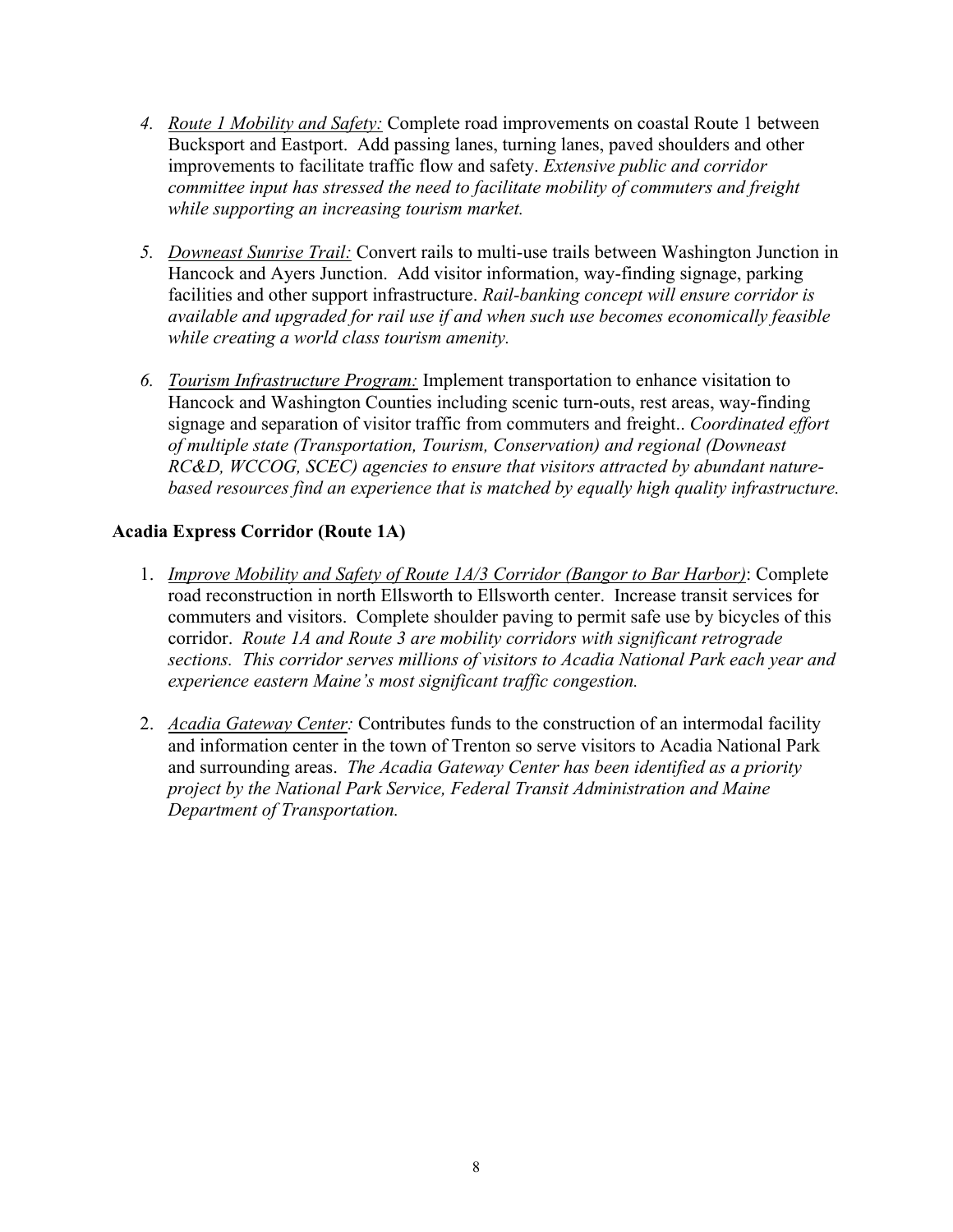|                                                                                           | Action/                 | requisit corruor rriorities - maine Economic Development District. Req | Econ.<br>Dev | Quality<br>of Life | Safety | Asset<br>Preserve |       |
|-------------------------------------------------------------------------------------------|-------------------------|------------------------------------------------------------------------|--------------|--------------------|--------|-------------------|-------|
| Corridor                                                                                  | Strategy                | Investment                                                             | (rank)       | (rank)             | (rank) | (rank)            | Total |
| <b>Policy Issues</b>                                                                      |                         |                                                                        |              |                    |        |                   |       |
| East-West                                                                                 | 3                       | Increase Interstate Weight Limits                                      | 13.0         | 6.9                | 10.0   | 20.0              | 49.9  |
|                                                                                           |                         |                                                                        |              |                    |        |                   |       |
| <b>Planning Activities</b>                                                                |                         |                                                                        |              |                    |        |                   |       |
| Rte 1 MC                                                                                  | 2                       | Route 52 upgrade                                                       | 9.3          | 5.1                | 10.0   | 0.8               | 25.2  |
| Rte 1 MC                                                                                  | 6                       | Route 1 Road Safety Audit                                              | 5.6          | 5.6                | 15.0   | 5.0               | 31.1  |
| Rte 3 MC                                                                                  | $\overline{2}$          | Route 3 Access Management Study                                        | 10.2         | 6.5                | 6.7    | 7.5               | 30.8  |
| Rte 17 MC                                                                                 | $\overline{2}$          | Route 17 Access Management Study                                       | 9.3          | 6.5                | 8.3    | 4.2               | 28.2  |
| Rte 17 MC                                                                                 | $\overline{3}$          | Route 17 Road Safety Audit                                             | 4.6          | 6.0                | 15.0   | 5.0               | 30.6  |
| Pen River                                                                                 | 1                       | East Coast Greenway/ Penobscot River Trail                             | 5.6          | 11.6               | 8.3    | 7.5               | 33.0  |
| Pen River                                                                                 | $\overline{3}$          | Improve Mobility and Safety on US Route 1A                             | 18.5         | 5.1                | 15.0   | 4.2               | 42.8  |
| Pen Valley                                                                                | 1                       | Pen River Restoration/Trail Network                                    | 5.6          | 13.4               | 0.0    | 5.8               | 24.8  |
| East-West                                                                                 | $\overline{2}$          | Bangor International Airport Connector Road                            | 12.0         | 5.1                | 3.3    | 10.8              | 31.3  |
| Sebasticook                                                                               | 1                       | Mobility and Safety Rte 7/11/15/23                                     | 18.5         | 6.0                | 15.0   | 4.2               | 43.7  |
| Sebasticook                                                                               | $\overline{2}$          | Tourism Infrastructure Program-Sebasticook                             | 10.2         | 13.0               | 3.3    | 11.7              | 38.1  |
| DE Coast                                                                                  | $\overline{2}$          | Eastport Regional Connector Road and Bridge                            | 19.4         | 4.2                | 11.7   | $-5.8$            | 29.4  |
| DE Coast                                                                                  | $\overline{3}$          | North South Connector Routes                                           | 17.6         | 6.5                | 10.0   | 11.7              | 45.7  |
| DE Coast                                                                                  | $\overline{\mathbf{4}}$ | Route 1 Mobility and Safety                                            | 18.5         | 5.6                | 15.0   | 10.0              | 49.1  |
| DE Coast                                                                                  | 6                       | Tourism Infrastructure Program                                         | 7.4          | 10.2               | 3.3    | 5.8               | 26.8  |
| Acadia Exp                                                                                | 1                       | Improve Mobility and Safety on US Route 1A/3                           | 18.5         | 3.2                | 13.3   | 5.8               | 40.9  |
|                                                                                           |                         |                                                                        |              |                    |        |                   |       |
| <b>Capital Needs</b>                                                                      |                         |                                                                        |              |                    |        |                   |       |
| Rte 1 MC                                                                                  | 1                       | Rockland Branch Railroad upgrades                                      | 18.5         | 10.2               | 8.3    | 5.0               | 42.0  |
| Rte 1 MC                                                                                  | $\overline{3}$          | Belfast Route 1 intersection improvements                              | 9.3          | 6.0                | 13.3   | 4.2               | 32.8  |
| Rte 1 MC                                                                                  | $\overline{4}$          | Knox County Airport Runway/Taxiway upgrades                            | 17.6         | 3.2                | 6.7    | 8.3               | 35.8  |
| Rte 1 MC                                                                                  | 5                       | Gateway 1 Corridor Planning Study                                      | 5.6          | 12.0               | 3.3    | 15.8              | 36.8  |
| Rte 1 MC                                                                                  | $\overline{7}$          | Rockland Maine State Ferry Terminal Parking                            | 11.1         | 10.6               | 5.0    | 0.0               | 26.8  |
| Rte 3 MC                                                                                  |                         | Route 3 Intersection Improvements                                      | 9.3          | 6.0                | 11.7   | 5.0               | 31.9  |
| Rte 17 MC                                                                                 | $\mathbf{1}$            | Route 17 Intersection Improvements                                     | 9.3          | 6.0                | 11.7   | 4.2               | 31.1  |
| Pen River                                                                                 | $\overline{2}$          | Penobscot Narrows Passenger Plan                                       | 10.2         | 12.5               | 3.3    | 8.3               | 34.4  |
| Pen River                                                                                 | 4                       | Improve Mobility and Safety on Route 15                                | $\ast$       | $\ast$             | $\ast$ | $\ast$            |       |
| East-West                                                                                 | 1                       | I-95 Corridor Improvements                                             | 11.1         | 2.8                | 23.3   | 10.8              | 48.1  |
| DE Coastal                                                                                | $\mathbf{1}$            | Downeast Regional Airport                                              | 13.9         | 3.2                | 3.3    | 7.5               | 28.0  |
| DE Coastal                                                                                | 5                       | Downeast Sunrise Trail                                                 | 7.4          | 10.6               | 6.7    | 10.8              | 35.6  |
| Acadia Exp                                                                                | $\overline{c}$          | Acadia Gateway Center                                                  | 11.1         | 13.4               | 5.0    | 18.3              | 47.9  |
| The detailed TELUS table is available on request, and along with this report is posted to |                         |                                                                        |              |                    |        |                   |       |
| www.hcpcme.org/transportation/needs                                                       |                         |                                                                        |              |                    |        |                   |       |

|  | Regional Corridor Priorities - Maine Economic Development District: Region 4- Eastern Maine |  |  |  |  |
|--|---------------------------------------------------------------------------------------------|--|--|--|--|
|--|---------------------------------------------------------------------------------------------|--|--|--|--|

\* - Not rated during initial evaluation.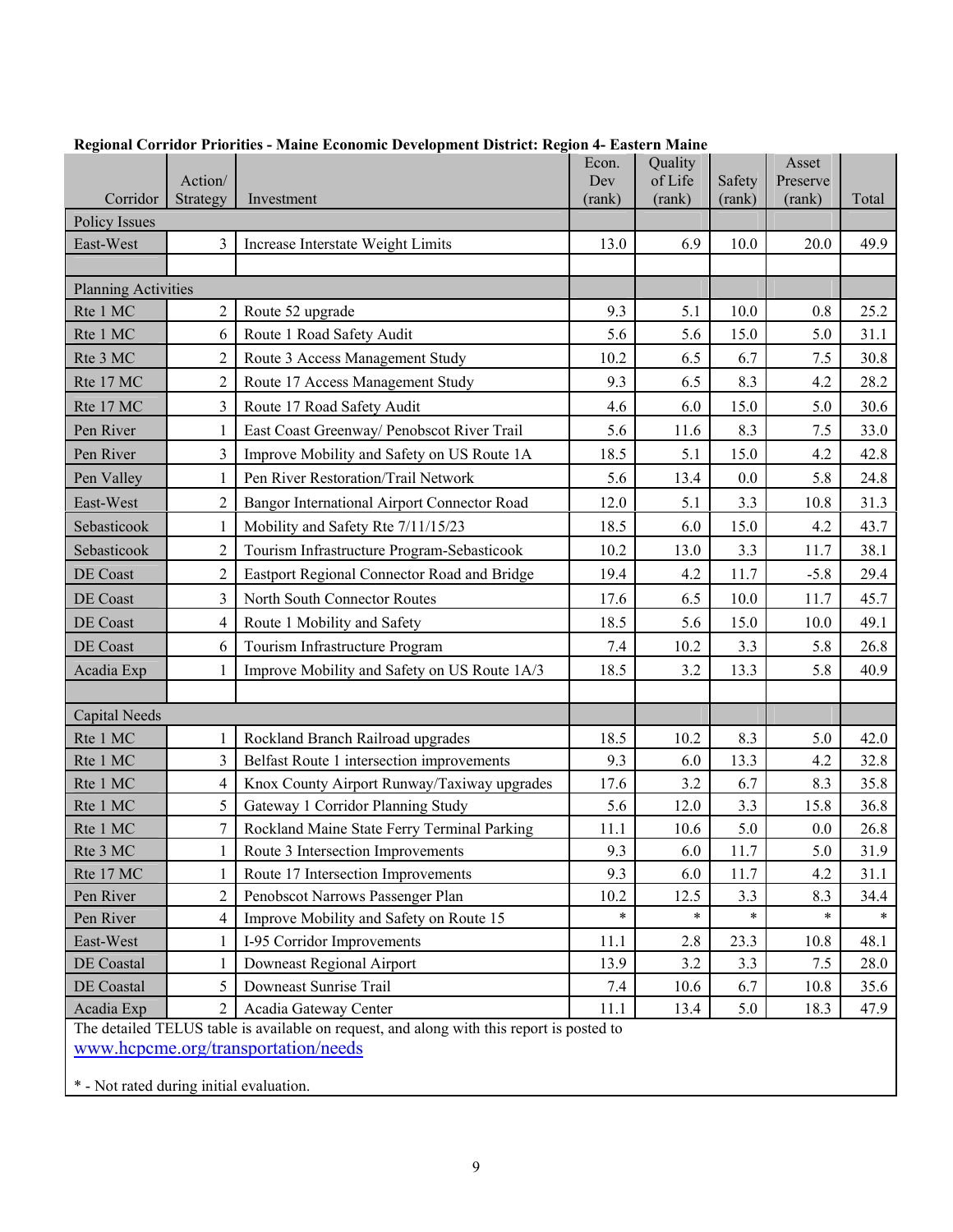# Investment MAP



(Larger map included in Appendices)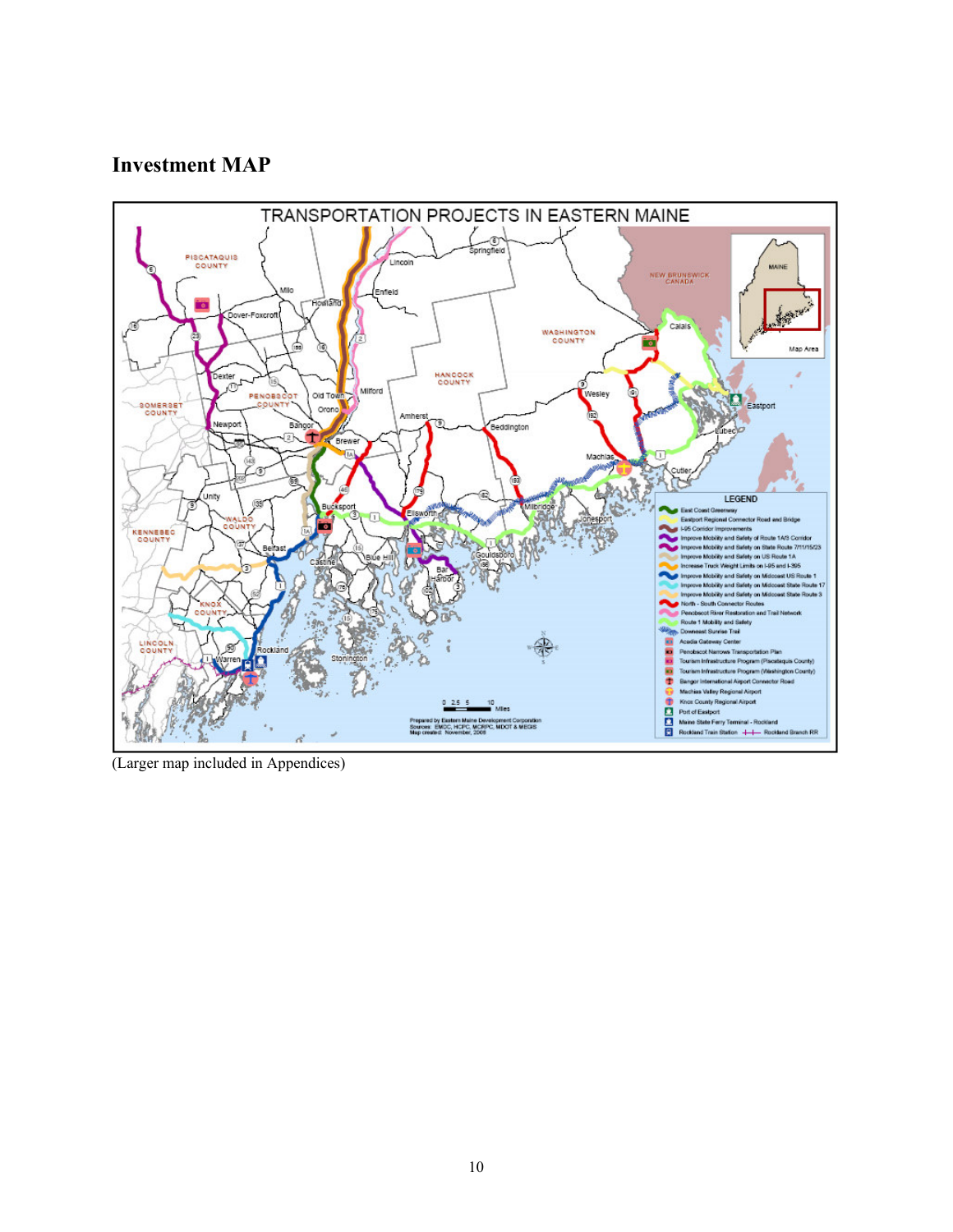# Public Input

SIPCRES Program staff attended and/or sponsored a number of meetings throughout the sixcounty region. The following table lists the meetings.

| <b>Regional Meetings (Region 4)</b>                                     |                                                                                                                                                                                                                                                                                                                                               |                    |  |  |  |
|-------------------------------------------------------------------------|-----------------------------------------------------------------------------------------------------------------------------------------------------------------------------------------------------------------------------------------------------------------------------------------------------------------------------------------------|--------------------|--|--|--|
|                                                                         | CEDS Committee (Transportation Project) Meeting                                                                                                                                                                                                                                                                                               | May 5, 2006        |  |  |  |
| $\bullet$                                                               | CEDS Committee final meeting                                                                                                                                                                                                                                                                                                                  | June 16, 2006      |  |  |  |
|                                                                         | <b>Hancock County Planning Commission</b>                                                                                                                                                                                                                                                                                                     |                    |  |  |  |
| $\bullet$                                                               | Blue Hill Peninsula Transportation Meeting                                                                                                                                                                                                                                                                                                    | July 25, 2006      |  |  |  |
| $\bullet$                                                               | Mount Desert Island League of Towns                                                                                                                                                                                                                                                                                                           | October 17, 2006   |  |  |  |
| $\bullet$                                                               | <b>Healthy Hancock Coalition</b>                                                                                                                                                                                                                                                                                                              | September 20, 2006 |  |  |  |
| $\bullet$                                                               | Penobscot Narrows Bridge Event (Kiosk)                                                                                                                                                                                                                                                                                                        | October 14, 2006   |  |  |  |
| $\bullet$                                                               | Schoodic Area Futures                                                                                                                                                                                                                                                                                                                         | October 13, 2006   |  |  |  |
| $\bullet$                                                               | Downeast Sunrise Trail Committee                                                                                                                                                                                                                                                                                                              | October 23, 2006   |  |  |  |
|                                                                         | <b>Midcoast Regional Planning Commission (Knox, Waldo)</b>                                                                                                                                                                                                                                                                                    |                    |  |  |  |
| $\bullet$                                                               | North Haven and Union municipal officials                                                                                                                                                                                                                                                                                                     | August 2006        |  |  |  |
| $\bullet$                                                               | Midcoast Regional Planning Commission Executive Board Meeting                                                                                                                                                                                                                                                                                 | August 23, 2006    |  |  |  |
| $\bullet$                                                               | Rockland and Belfast municipal officials                                                                                                                                                                                                                                                                                                      | September 2006     |  |  |  |
| $\bullet$                                                               | Liberty and Waldo municipal officials                                                                                                                                                                                                                                                                                                         | October 2006       |  |  |  |
| $\bullet$                                                               | Midcoast Regional Planning Commission Fall Commission Meeting<br>(with municipal officials from Appleton, Belfast, Belmont, Camden,<br>Rockland, Rockport, Lincolnville, Northport, Union, and<br>Washington)                                                                                                                                 | October 26, 2006   |  |  |  |
| $\bullet$                                                               | South Thomaston and Owls Head municipal officials                                                                                                                                                                                                                                                                                             | November 2006      |  |  |  |
| <b>Penobscot Valley Council of Governments (Penobscot, Piscataquis)</b> |                                                                                                                                                                                                                                                                                                                                               |                    |  |  |  |
| $\bullet$                                                               | Penobscot Valley Council of Governments Executive Committee<br>(with municipal officials from Stockton Springs, Hermon, Hampden,<br>Clifton, Stetson, Bangor, Milford, Glenburn, Bradley, Dexter,<br>Brewer, Greenbush, Veazie, Searsport, Orono, and Holden and the<br>Superintendent of the greater Bangor area's transit system, the BAT). | October 2006       |  |  |  |
| $\bullet$                                                               | Bangor Area Transportation System (BACTS) Policy Committee                                                                                                                                                                                                                                                                                    | October 2006       |  |  |  |
| $\bullet$                                                               | Piscataquis County Economic Development Council officials, Maine                                                                                                                                                                                                                                                                              | October 2006       |  |  |  |
|                                                                         | Highlands and Piscataquis County Tourism Taskforce officials<br><b>Washington County Council of Governments</b>                                                                                                                                                                                                                               |                    |  |  |  |
| $\bullet$                                                               | <b>Sunrise County Economic Council</b>                                                                                                                                                                                                                                                                                                        | November 28, 2006  |  |  |  |
|                                                                         | <b>Washington County Council of Governments</b>                                                                                                                                                                                                                                                                                               | November 28, 2006  |  |  |  |

These events provided persons attending an opportunity to comment on investment proposals and suggest additional investments. The meetings were not uniform in design, and in many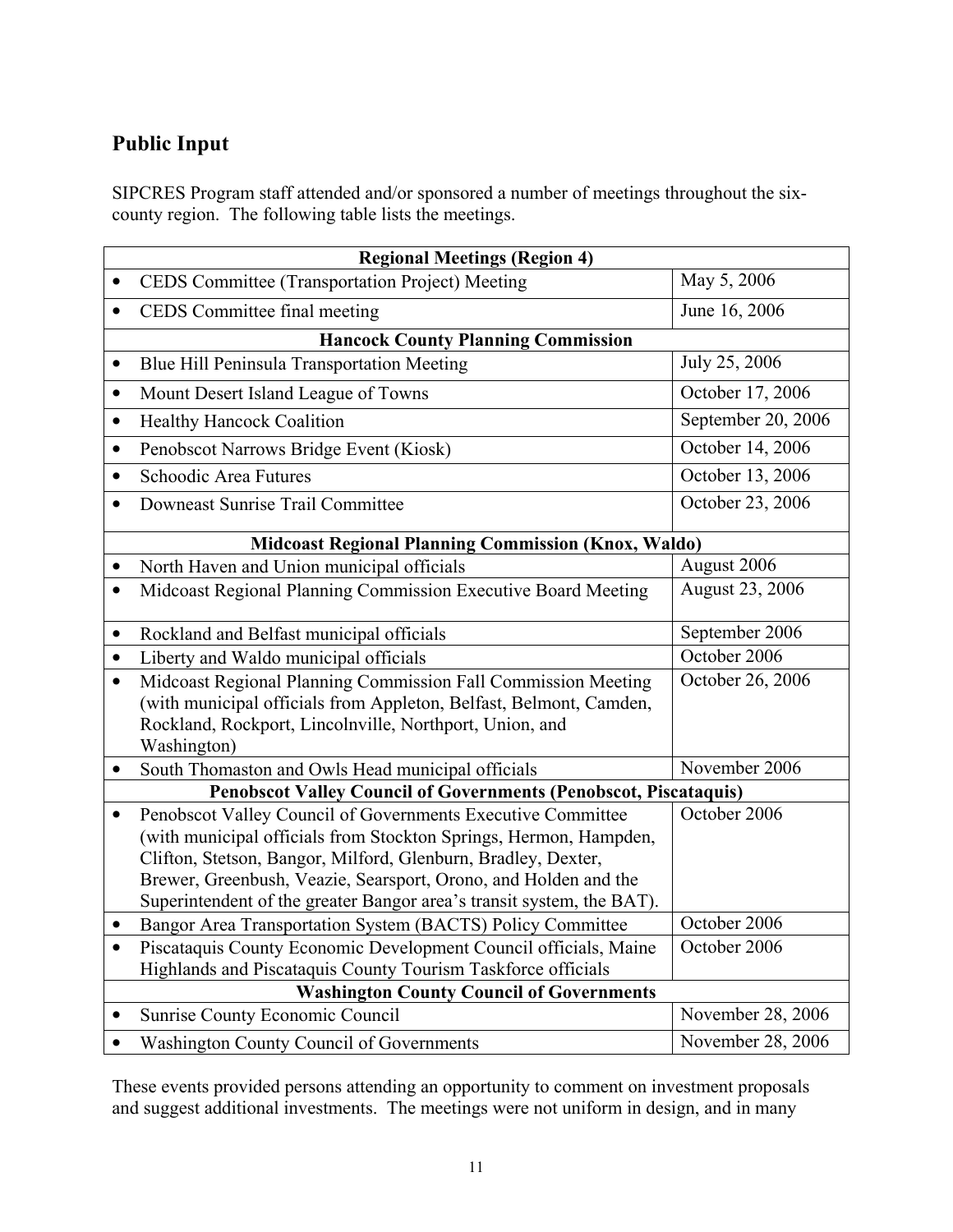cases the SIPCRES was only a portion of a longer meeting dealing with many, at times unrelated topics. The Penobscot Narrows Bridge event entailed staffing an information booth throughout the day for the first bridge opening for pedestrians. Minutes from each of the public meetings are included in the appendices.

Several themes were repeated in our public meetings:

- Tangible improvements to the highway network get high marks in the public's eye, even when they do not score well in the TELUS process.
- There is a range in participants' geographic region of interest from very local to larger regions. Few participants were ready to look at the whole of region 4, instead aligning themselves with smaller one and two county areas.

| Broad<br>Concern                    | Local<br>Government          | MaineDOT                                         |
|-------------------------------------|------------------------------|--------------------------------------------------|
|                                     |                              | <b>RPC</b>                                       |
| Issue Identity<br>Specific<br>Issue | Local<br>Project<br>Advocate | Trail<br>Coalition                               |
|                                     | Local                        | Regional<br>County<br><b>Geographic Identity</b> |

- Interest groups, such as trail advocates and freight advocates, are very clear about their priorities and are prepared to mobilize around them.
- Several concepts gain broad support in their abstract form
	- o Safety programs to improve roads and shoulder paving are supported
	- o Choice most participants advocated broadening transportation choices, though some have clear priorities about which choice should be funded first.
	- o Funding participants all supported adequate funding for transportation programs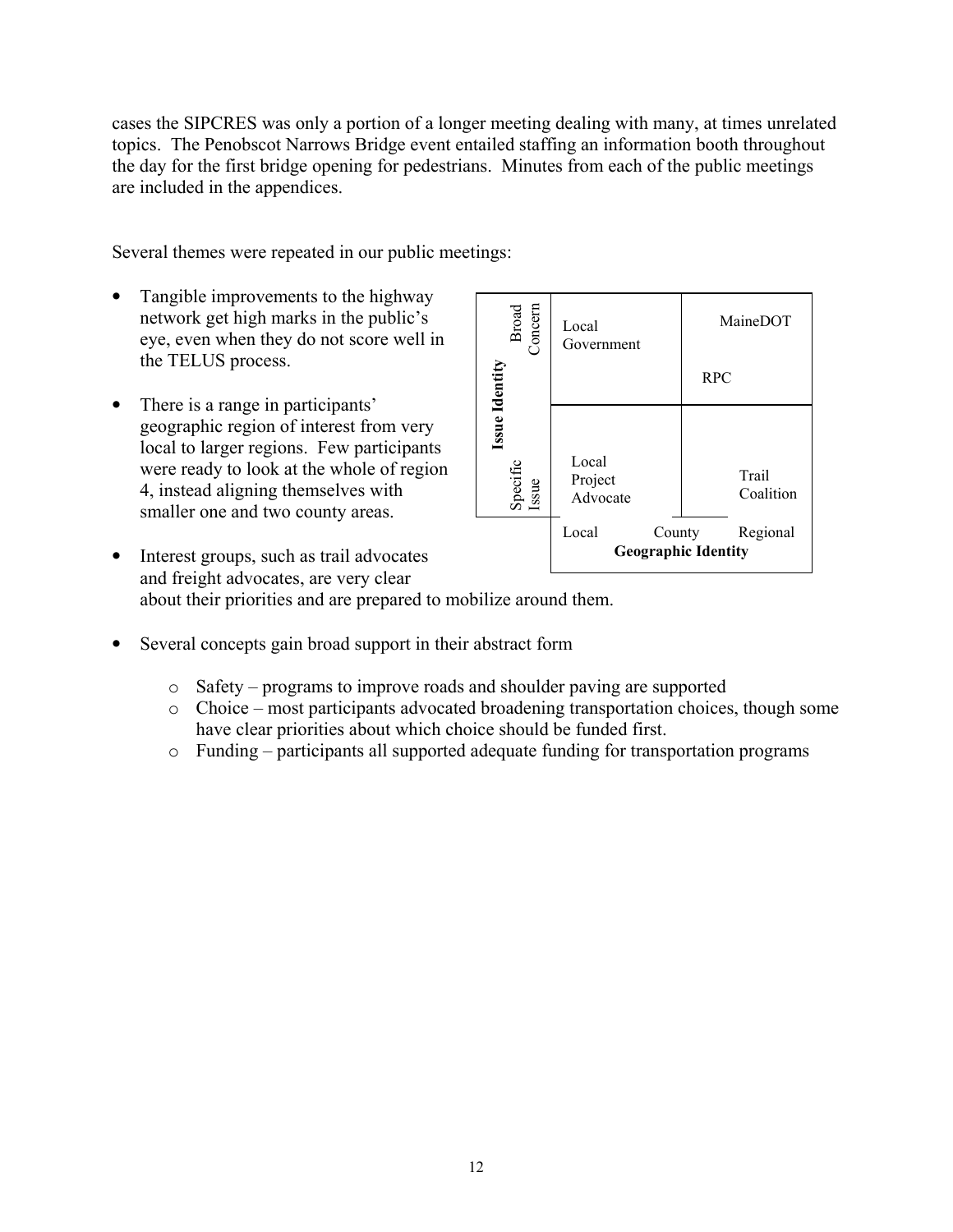# **Conclusions**

The Strategic Investment Plan for Corridors or Regional and Economic Significance begins the process of implementing the 2005 Regional Transportation Analysis. Over the course of five months program staff used a variety of data sources to identify feasible short-term and long-term transportation investments. The projects were assembled in an excel spreadsheet, rated using a group consensus process and taken to public meetings for additional input. This report summarizes the process and products realized during our five month program. The summary table provides a snapshot of potential investments for the region, divided into policy, planning and capital investments.

A number of caveats about the process merit note:

- This process is new to the program staff. MaineDOT and the public. As a result several steps have faltered, including long debates about scoring criteria, confusion over roles, wide variations in specificity, scope and cost of investments, uneven public participation and results that require additional analyses and public input.
- The TELUS scoring process is a bit to complex for a general audience to absorb in one short presentation. As a result, participants looked only to the final scores and not the reasons behind the scores. This contributed to skepticism about the process.
- Ranking investments requires active collaboration of elected leaders, MaineDOT staff and regional planners. In this cycle we did not successfully engage elected leaders to the extent we had hoped.
- Most public participants only addressed transportation investments that affect their communities, including the arterial highways used for inter-municipal travel. Investments on more remote corridors do not draw much interest. The six-county Region Four is too large to be considered as a whole by most participants.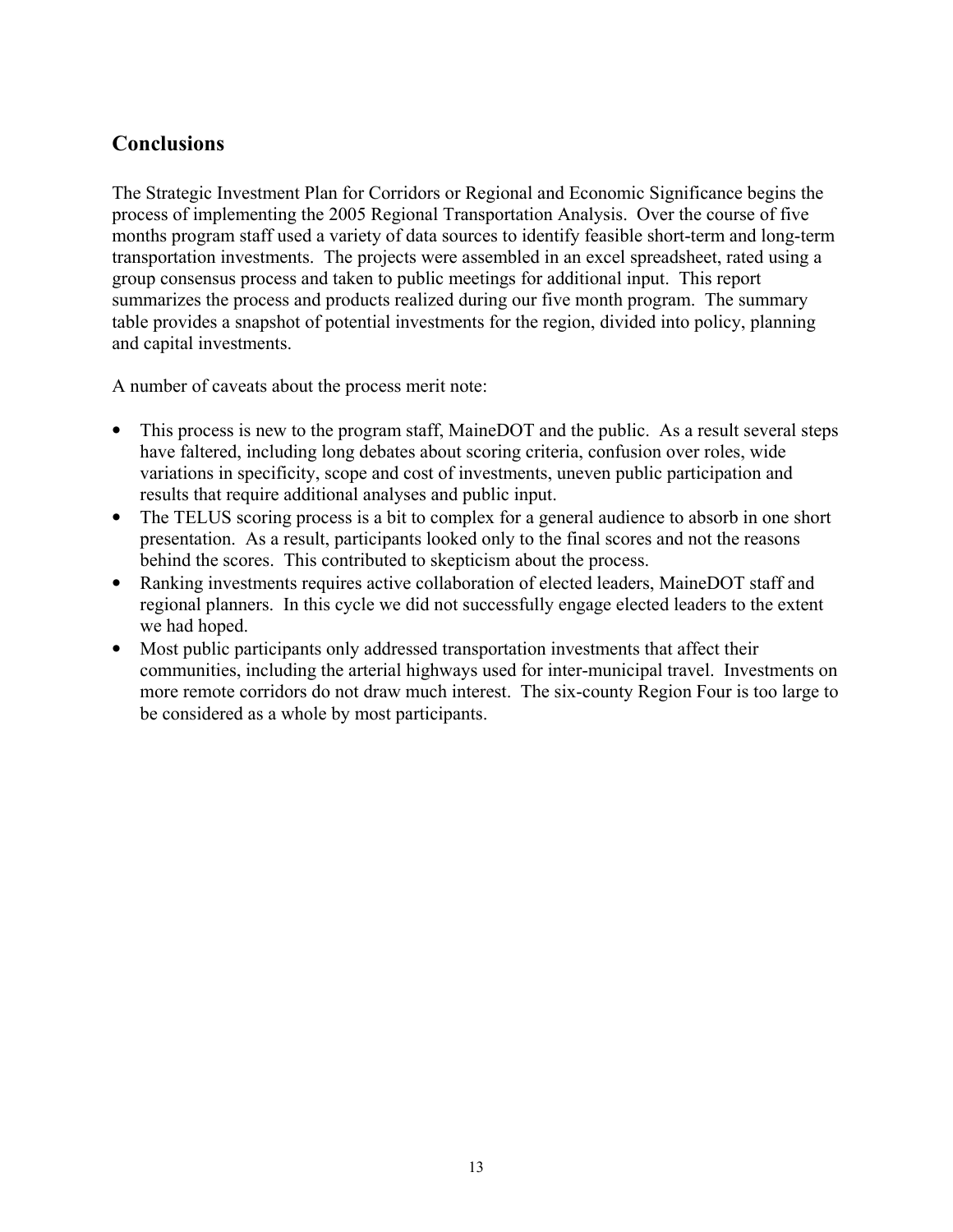# Appendices

## Detailed TELUS Table

– see attached Excel file region4telus.xls

## Detailed SIPCRES Map

– see attached PDF file investmentmap.pdf

### Municipal Project Requests

– see attached PDF file municipalrequest2006.pdf

### Public Meeting Summaries

### Blue Hill Peninsula Transportation Meeting Tuly 25, 2006

This meeting was attended by representatives from each of several towns on the Blue Hill Peninsula. The meeting was originally called in order to discuss improving bus service in the region. Other issues were not a primary focus.

- Concern was expressed about minimal transit services in the Blue Hill Peninsula area. Seeking extended hours and greater frequency of service from Downeast Transit.
- Questions were raised about how to contact MaineDOT regional staff regarding transportation issues.
- Safe Routes to School proposal submitted. Interest in reducing conflicts between automobiles, bicycles and pedestrians.

### Mount Desert Island League of Towns October 17, 2006

The MDI League of Towns meets monthly, with one representative from each of the towns as well as Acadia National Park. Also attending this meeting were Rep. Ted Koffman, Terry Hannan with MaineDOT Bangor and Stephanie Clement, Friends of Acadia. My presentation followed a presentation by Friends of Acadia on a recent bicycle fatality. As such, discussion tended toward issues of sharing the road.

- Most discussion concerned shoulder paving policies, plans for improving roads on MDI
- What can be done to encourage road improvements: local referenda, support for the gas tax and other revenues, helping to resolve right of way issues, working with legislators.
- Concern expressed about lost opportunities, when road reconstruction should be done, but is missed due to slow administrative procedures.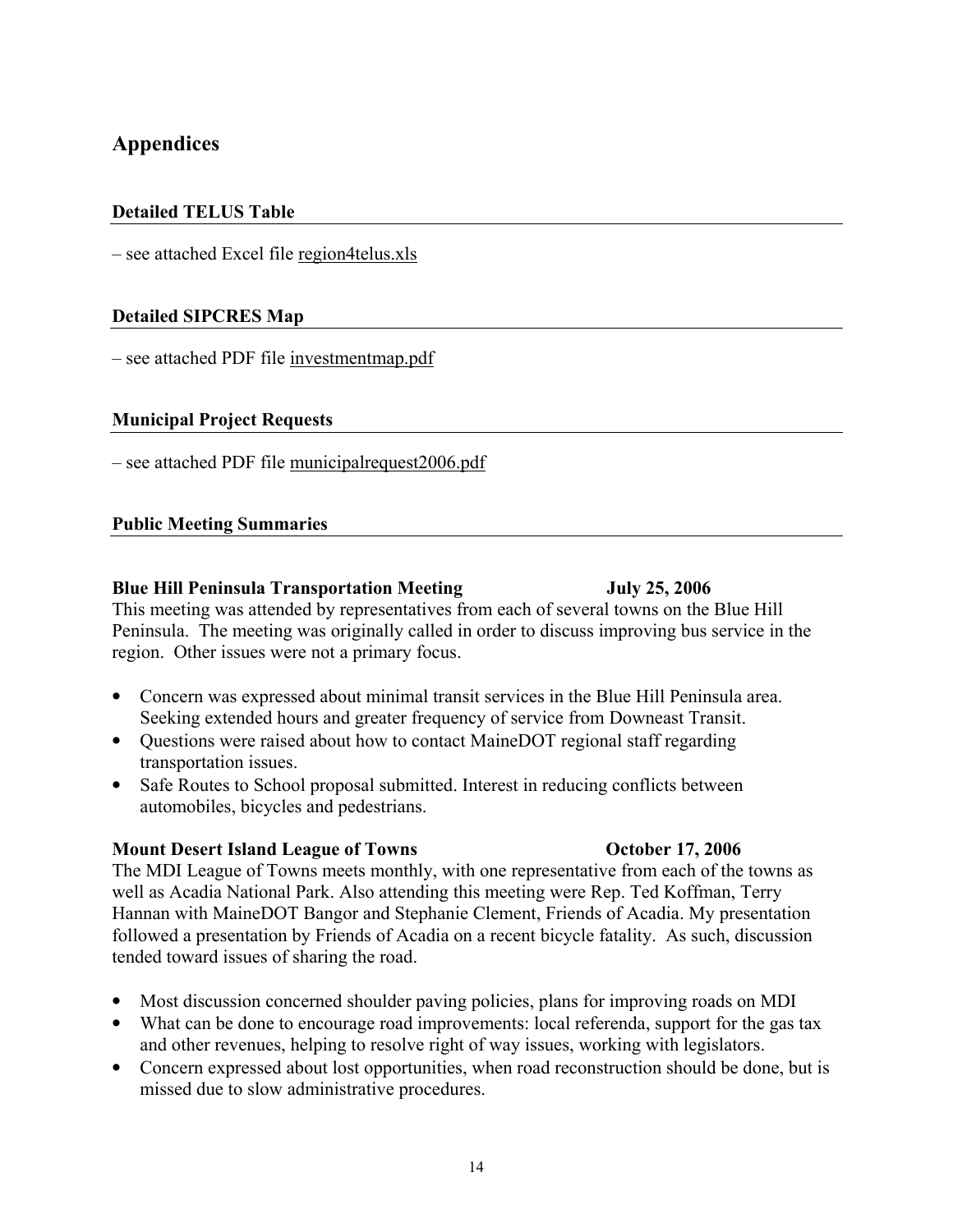- Concern expressed about maintenance paving when reconstruction is needed.
- Concern expressed about loss of Ellsworth Division office leading to less contact between towns and MaineDOT.
- Ouestions were raised about the implementation plan for the Acadia Gateway Center. Can this facility be a resource in the event of emergencies, island evacuations, etc?

# Healthy Hancock Coalition September 20, 2006

Discussion was limited by time and lack of familiarity with many of the transportation investments.

- Support expressed for alternative modes projects, such as trails, passenger transportation and intermodal facilities for buses.
- Support expressed for safety improvement planning and projects.

# Penobscot Narrows Bridge Event (Kiosk) Corober 14, 2006

Jim Fisher set up an information kiosk at one end of the bridge. The table included maps, investment proposals, and detailed information about the Penobscot Narrows Plan. Visitors to the booth were encouraged to describe what they felt was important, but were not provided with a detailed description of the TELUS process.

- Widespread support for improving access to the area for bicycles and pedestrians.
- Support for providing better boat access, including a tie-up at Fort Knox
- Support for increasing bus services to the region
- Support for improving road connections between Bucksport and Bangor

# Schoodic Area Futures **Schoodic Area Futures Constanting Constanting Constanting Constanting Constanting Constanting Constanting Constanting Constanting Constanting Constanting Constanting Constanting Constanting Constan**

Jim Fisher presented an overview of the process to Schoodic Area Futures, a non-profit forum organized to unite Steuben, Gouldsboro, Winter Harbor, Franklin, Sorrento and Sullivan. The presentation was not detailed and only a few responses were received.

- Need to improve connections of all sorts between Schoodic Area with Ellsworth and Bangor.
- Need to balance road improvements with protection of regional character.
- Support for safety planning and investments.

# Downeast Sunrise Trail Committee **October 23, 2006**

This two-county coalition is very focused on creating multiuse trails connecting Hancock and Washington Counties.

- Strongest support for pursuing trails initiatives including Downeast Sunrise Trail and Penobscot River and Valley trails.
- Support for shoulder paving and other safety improvements on Route 1 and the Route 1-Route 9 connector roads.
- Support for intermodal projects in Ellsworth and Machias.

# Bangor Area Comprehensive Transportation Study October 17, 2006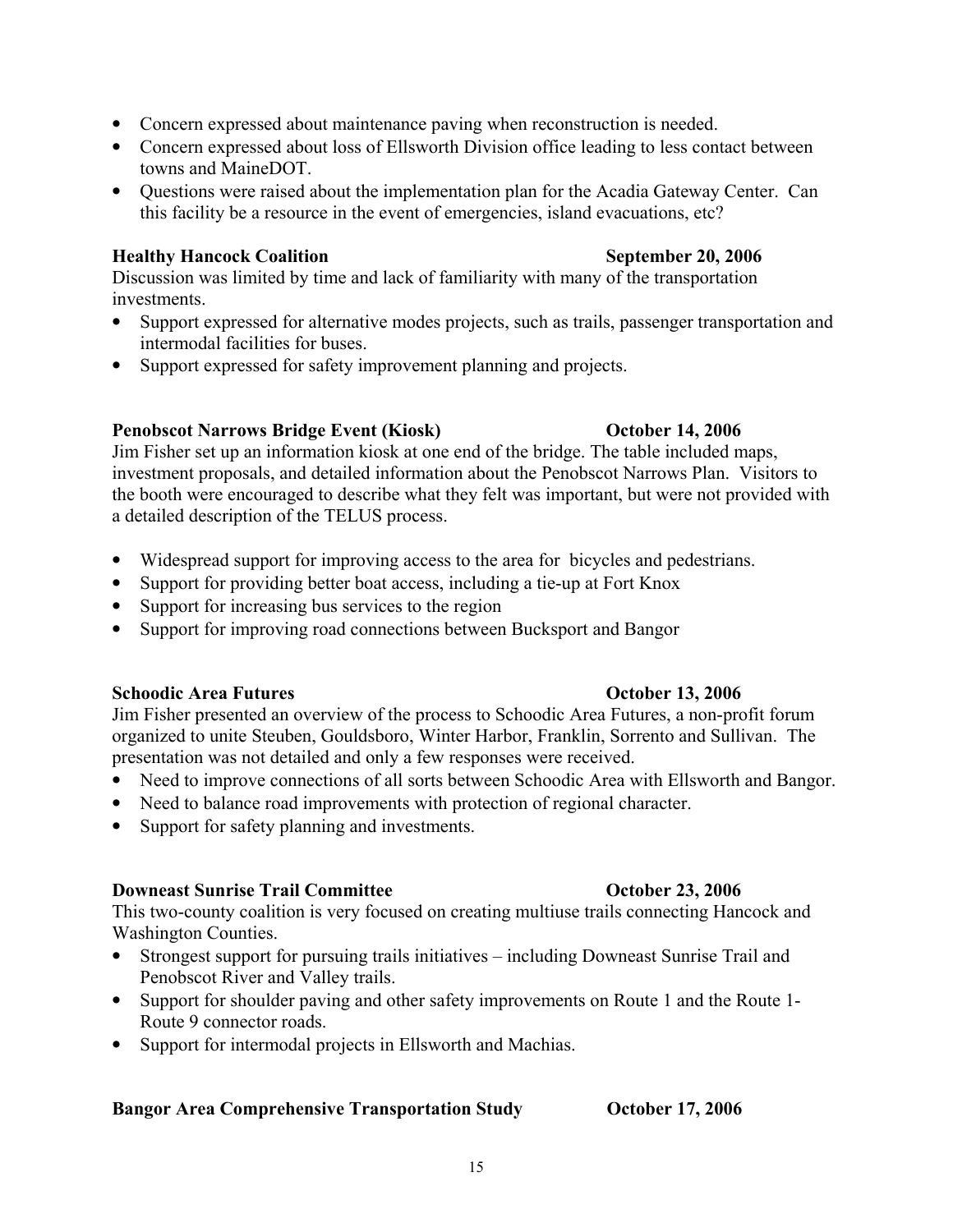## (BACTS) Policy Committee

BACTS is the federally designated metropolitan transportation planning organization for the urban area consisting of Bangor, Brewer, Veazie, Hampden, Orono, Old Town, Indian Island (Penobscot Indian Nation), and parts of Orrington, Eddington, and Bradley.

EMDC/ PVCOG staff distributed modified TELUS score sheets and accompanying SIPCRES project descriptions and gave a presentation of the SIPCRES process. The TELUS score sheets were modified for use as a tool to score and rank projects of regional importance by MaineDOT and regional planning organizations. MaineDOT personnel also offered an overview of the SIPCRES process and its relationship to the MaineDOT's Long Range Plan. Meeting attendees were in general agreement that increasing the interstate highway truck weight limits to 100,000 lbs. should receive the highest priority. Below is a list of comments and suggestions made by meeting attendees:

- Pen Narrows project received too high a score which takes points away from other projects that provide real economic development opportunities.
- Ongoing capital and operating costs for a Pen Narrows type project will be high and negate some of the economic development benefit.
- Pen Narrows project should not be higher than the Eastport Regional Connector Road and Bridge. This project could offer significant economic benefits to Washington County and Maine.
- Projects should be ranked according to the type of project. Example: a policy project should be scored or ranked separately from capital or planning projects so "like" projects can be more accurately compared.
- Weight limits should be the #1 priority.
- The weight limit project will not require high levels of funding to complete whereas other projects will have high capital costs associated with it such as the Eastport Regional Connector Road and Bridge.

## PVCOG Executive Committee **Committee Committee Committee Constanting Constanting Constanting October 13, 2006**

PVCOG is a regional planning organization with over 40 member municipalities including the Penobscot Indian Nation. There are 81 municipalities in PVCOG's service area which includes Penobscot and Piscataquis Counties.

Staff distributed modified TELUS score sheets and the accompanying project descriptions and gave a presentation of the SIPCRES process. The TELUS score sheets were modified for use as a tool to score and rank projects of regional importance by MaineDOT and regional planning organizations. Below is a list of comments and suggestions made by meeting attendees:

- Project list should include a stronger focus on areas west of Bangor.
- Potential impacts resulting from Plum Creek's proposal should be included in MaineDOT's Long Range Plan.
- The Acadia region receives too much emphasis.